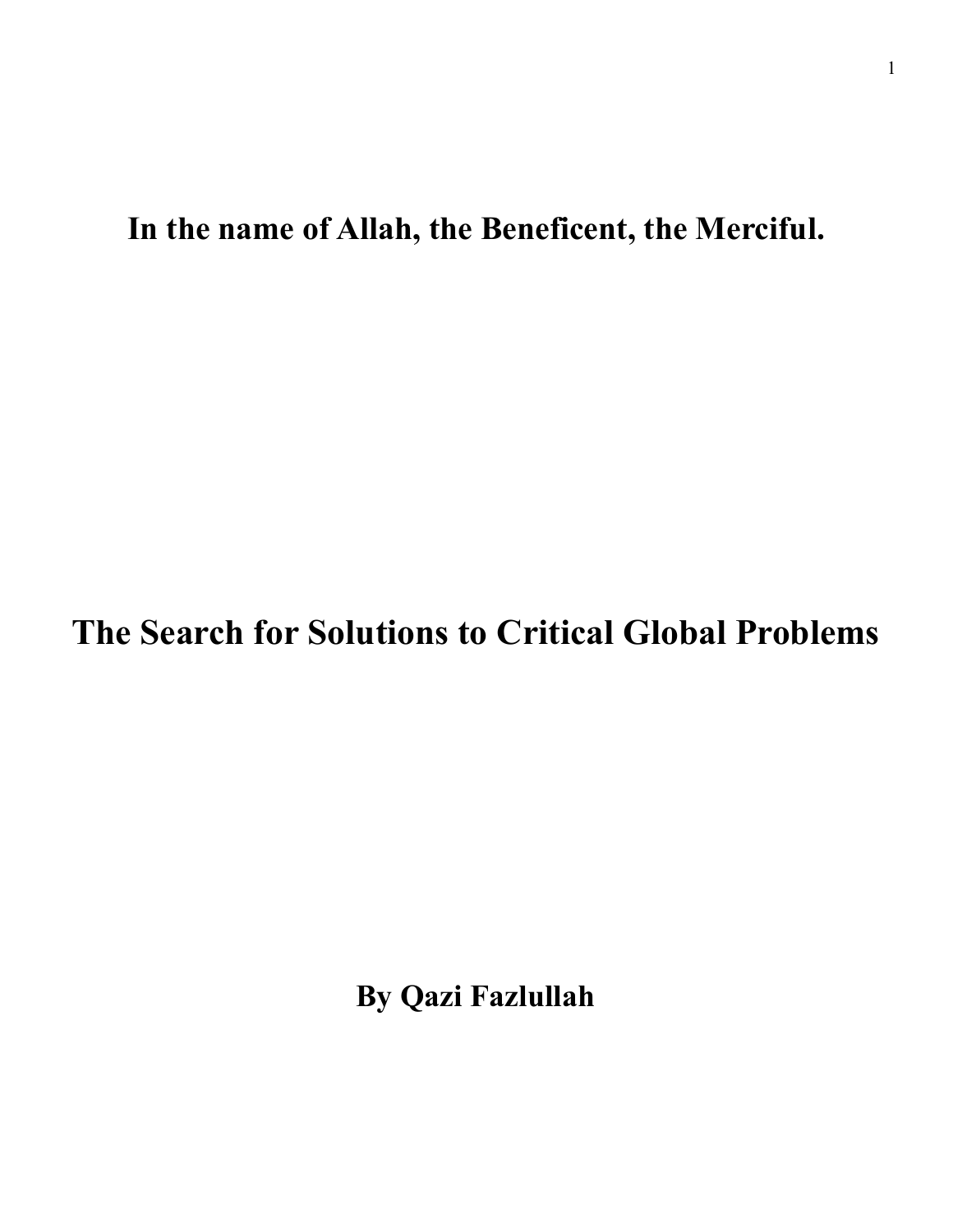Humans by nature are looking for peace and justice, even though if some of them do not provide the same to others, but they still seek it for themselves. Cruelty, brutality, and barbarism are never welcomed or appreciated anywhere. The after effects of tragedies are fear and terror on one hand and a better thinking about the root cause of tragedies on the other hand; as to why it happened and how we can stop it.

 Unless we understand what the motivations behind such actions are, we can not prevent repetition of such tragedies in the future. When a clock stops, we ask why? Is it not plugged in? Is the battery dead? If not so, then why is it broken?

 When you have a problem, if you do not ask why and get some good answers and act on them, it will persist and become critical, chronic and later on untreatable. To prevent it, it is absolutely vital to understand "*Why?"*

 Scientific knowledge is developed in such a way, that if we will not address the basic and root cause then the next step will not only be to use a bomb or an aircraft to hit a building, but to use biological, chemical, and radiation attacks. This is human nature, no matter how thin the enemy is, or how strong you are, you can not prevent it. Even though you will go to your utmost, it will make your enemy more courageous and he will try to go to any extent, which is also bad and vital.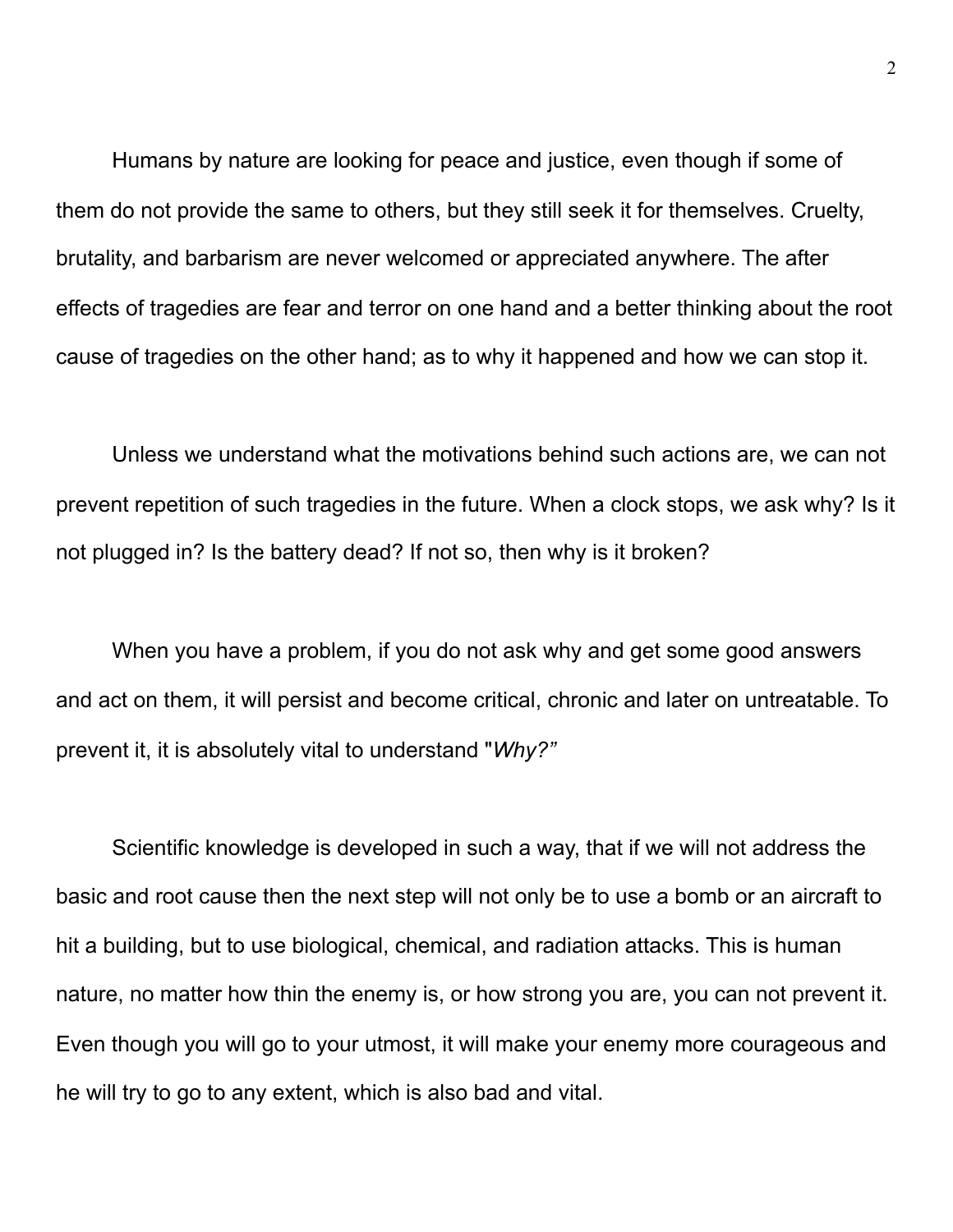Mankind as a living entity has its own nature and nobody may try to tamper with that nature, as the natural process will certainly take its course. Tampering with nature will be counterproductive. But it is said, "*Ubi Jus ibi remedium (Where there is a will, there is a way)."*

Prophet Muhammad (PBUH) said, *"God has never created a disease, but created a treatment for the disease as well."*

 Worldly life is a combination of opposites. Whenever a disease occurs, the treatment must be sought. Sometimes you have to take preventive precautions so it may not occur, but when it happens, it should be diagnosed properly, studied thoroughly, and treated as well.

 If the disease is a simple one, then medicine available over the counter should be taken. If it is a bacterial one and it gets critical, then antibiotics should be taken, and if it is a virus, then let nature take its course, otherwise, if using antibiotics for viruses can damage your immune system, or can cause problems to one's kidney and liver, which can cause death because it has nothing to do with viruses.

The problem of the present world is unrest because of suffering, atrocities, barbarism, and injustice. God Almighty said, *"Evil has appeared on land and sea because of what the hands of men have done,"* (30:41). He further said, *"And whatever*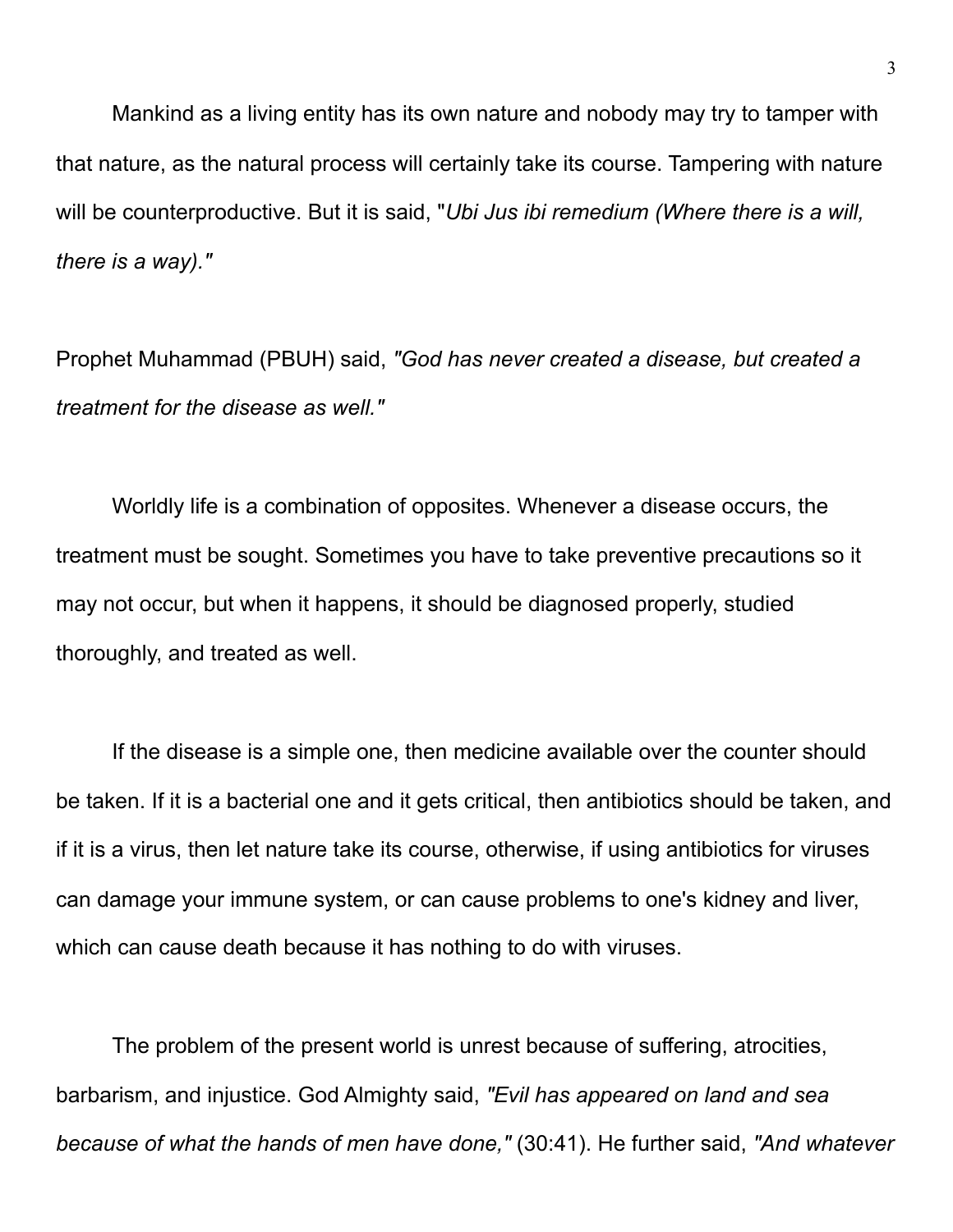*affliction befalls you, it is because of what your hands have done,"* (42:40). We the human beings are the basic cause of calamities, either directly or indirectly and that calamity is natural as God said, *"No calamity befalls, but with the leave of God,"* (28:11). Leave of God means a natural process created by God.

 Sometimes we are not directly involved, but as humanity is a single unit and especially when the world has become a global village, and whenever something happens, all of humanity has to suffer. A happening that affects one directly affects others indirectly, as we are tied to one another in one single garment, so all of them have to think about the world at large to address the issues and to resolve problems. The suffering one does not care about anybody because of their frustration.

God Almighty said, *"And fear the affliction/misfortune which affects not in particularly those who do wrong (but others as well),"* (8:25). To find out the solution, we must find out where from the problem started.

Human Nature:

 When studying the human nature, we find certain natural demands and requirements of the human nature as he has been created in a perfect proportional nature. God Almighty said, *"(I swear) by the human nature and its proportional perfection*," (91:7).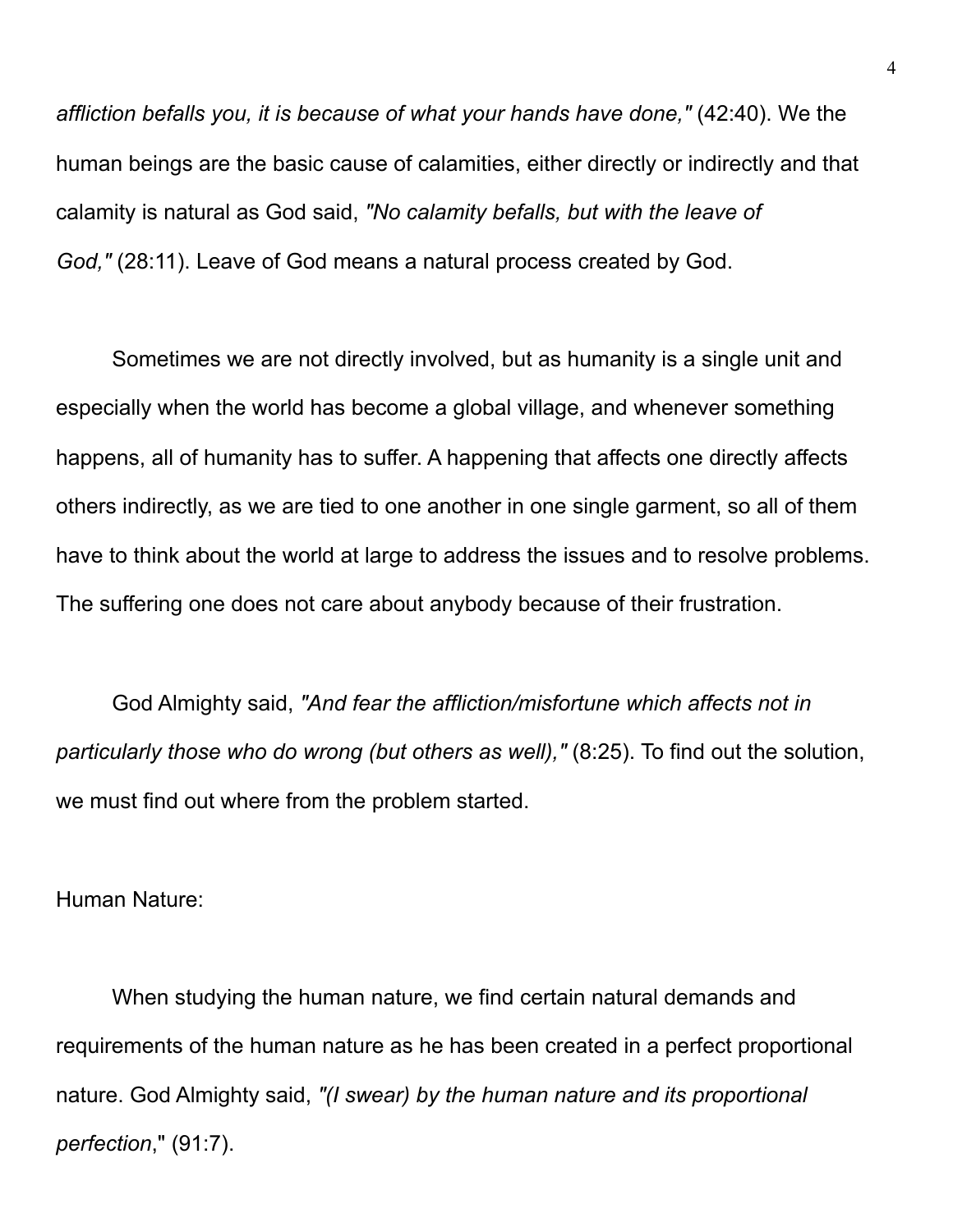So he has the talent to do good or bad as God Almighty further said, *"He (God) has inspired in nature to know and to do good or bad,"* (91:8).

 Then by nature he wants to do well, to have peace to feel easy and relaxed, but when his natural demands are snatched, he becomes frustrated. His demands and natural requirements are four in number:

## *1. Existence:*

 Every living entity struggles for its existence to the best of its power and ability if his existence is at stake; he cannot tolerate it and uses every possible means if the entity concerned is intellectual, like human beings. When he feels that he can not maintain his existence, then he tries to cause the same to one who has put his existence at stake.

#### *2. Liberty and Freedom*:

 To be free or to feel free is another natural demand of living entities, even if an ant felt its freedom is in danger, it bites. A cat that is humble by nature tries to cut the rope she is tied to or to take it off of its neck. So what about the humans who have wisdom and intellectual approach?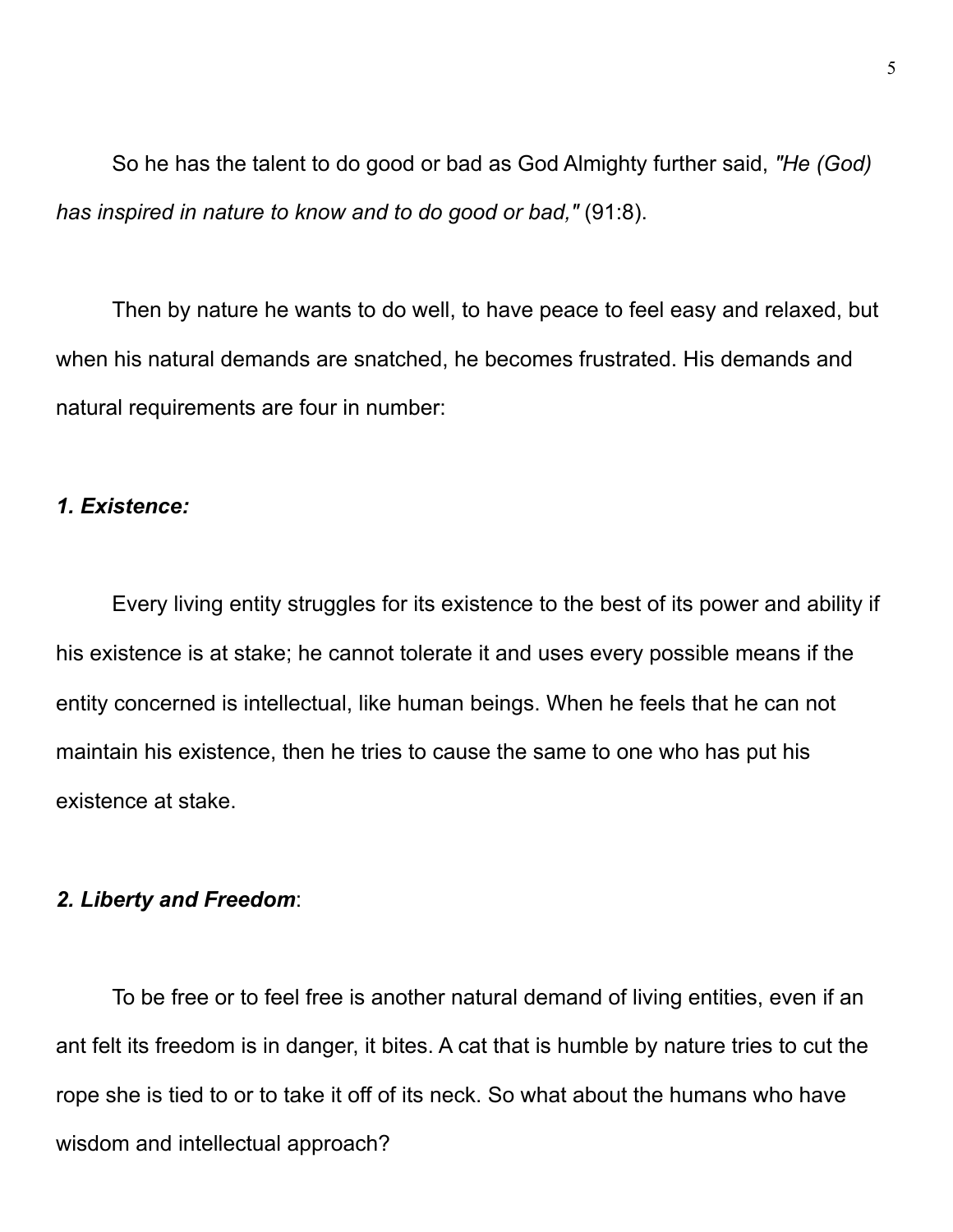Natural laws given by the Creator grant and guarantee the same. The common call of all the Prophets of God was to believe in the Lordship of Allah alone and of nobody else. Pharaoh had enslaved the children of Israel and deprived them of their fundamental rights. The first ever demand of Prophet Moses was, *"Set the children of Israel free with me."* When Pharaoh was reminding him his favor, Moses said, *"That is your favor to me that you have enslaved the children of Israel."*

 A companion of Prophet Muhammad said to a governor of the Persian Empire, *"Our mission is to set free the human beings from the slavery of anybody and to make them the servants of Allah."*

Sir Patrick Henry said, *"O God! Give me liberty or give me death."* 

# *3. Equality:*

 All the human beings are equal regardless of their race, color, sex, religion, or sect, so they must be dealt with equally - No discrimination should take place anywhere.

 God Almighty said, *"O Mankind! We created you from one male and one female (Adam and Eve), and made you in nations and tribes, verily the honorable one in the*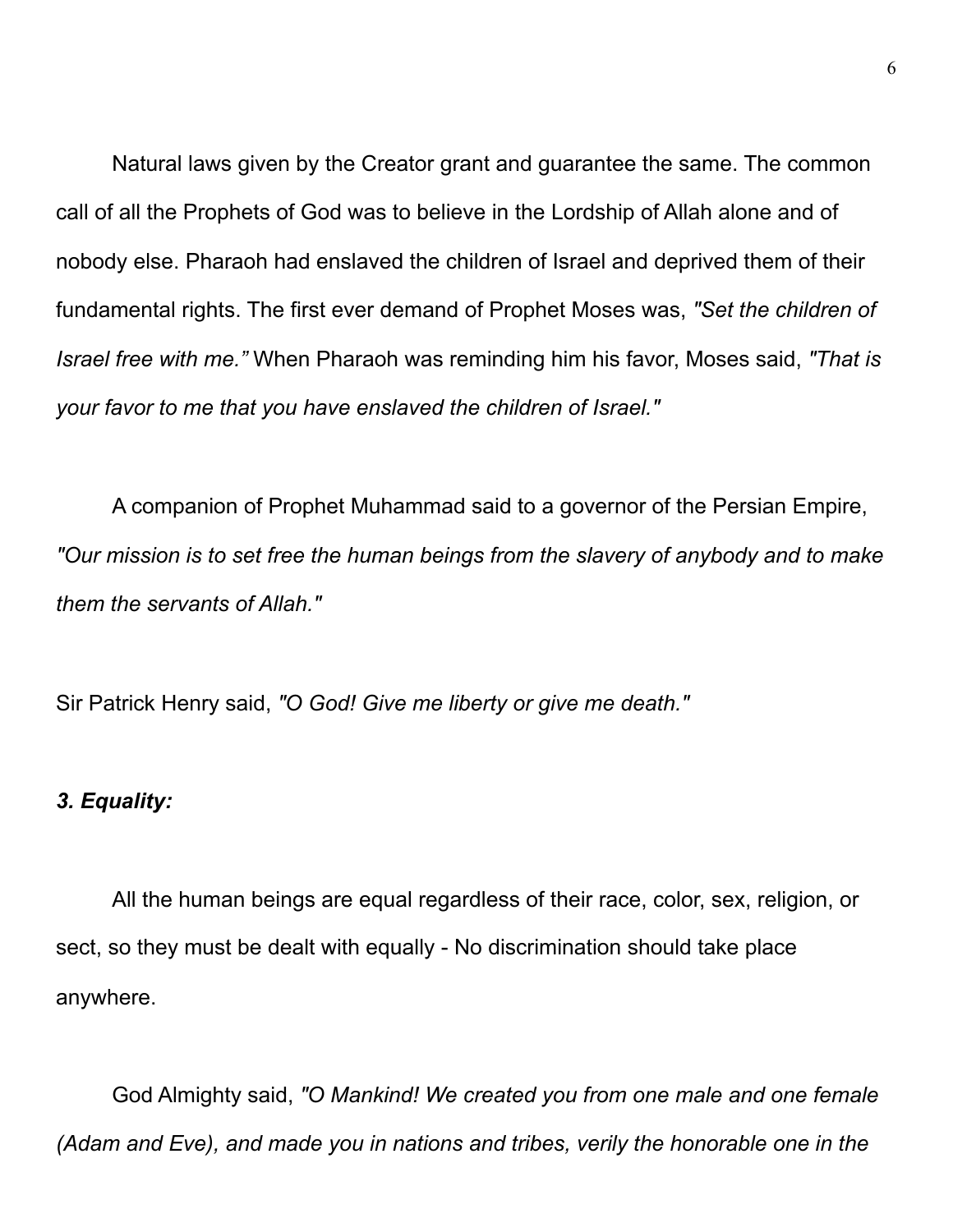*sight of God is the most righteous amongst you,"* (49:13). Prophet Muhammad said, *"Human beings are equal like teeth of a comb."* 

Regarding race and color Prophet Muhammad in his last sermon said, *"There is no virtue and superiority of an Arab over non-Arab, nor for a non-Arab over Arab, nor for a black over white, nor white over black, all of you are children of Adam and Adam was made of clay".*

 Regarding non Muslims he said, *"Their blood is as sacred as ours, their wealth is as safe as ours, they have their civil rights as we have ours, and they have all those legal/constitutional obligations as we have, so leave them alone with their religions and rituals."* 

# *4. Equity and Justice:*

 Justice must be done to everyone on social, civil and legal basis. Justice in Islam is required morally and legally. God said, *"Verily God enjoins you to do justice, goodness, to give favors to your kith and kin, He forbids you from bad and evil actions and transgression. He admonishes you so you may understand, think, and ponder upon."* God further said, *"The enmity of someone may not overtake you to do unjust," (5:8).*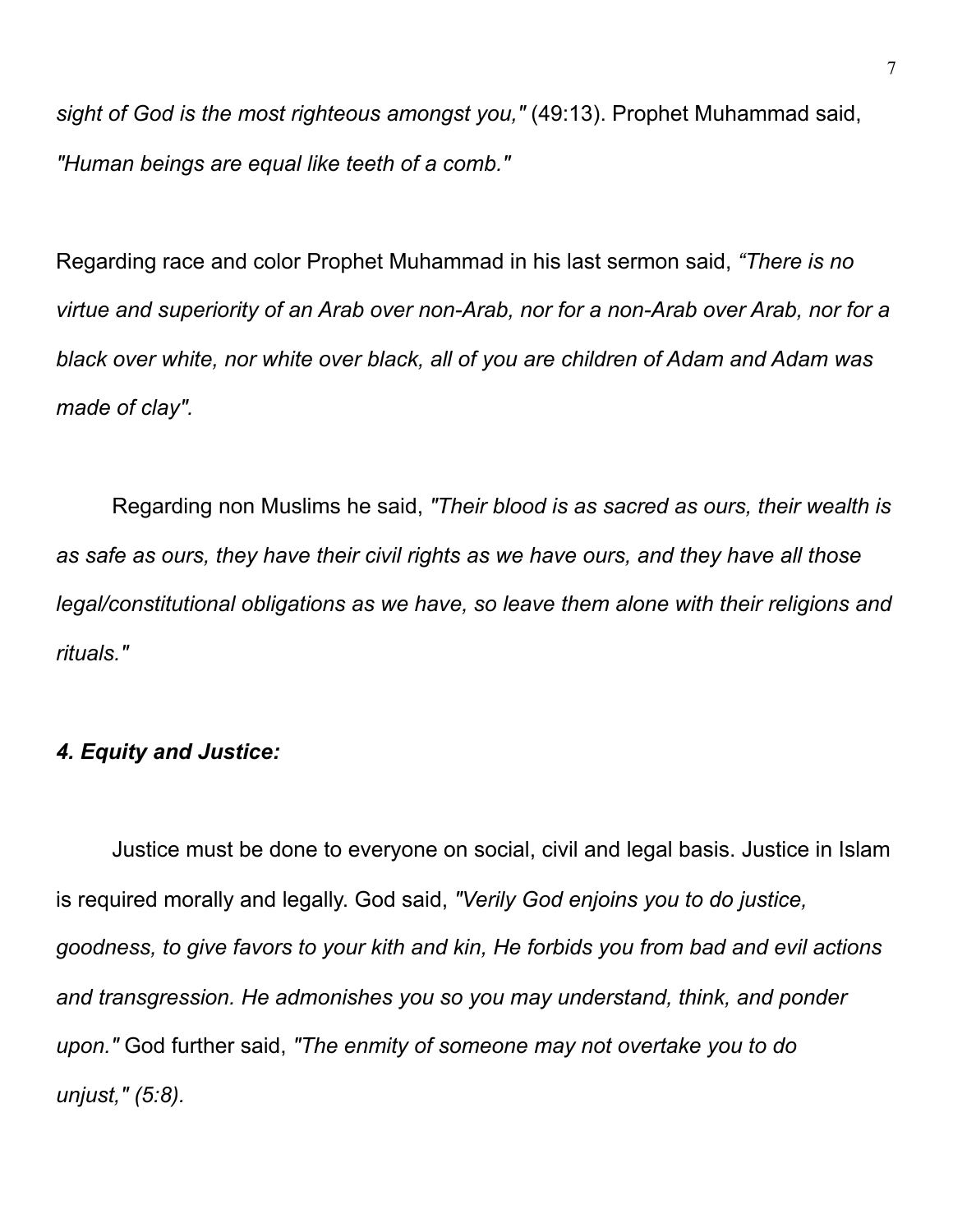John Martin Luther King said, *"Peace does not mean that tension disappeared but it means that justice prevailed".* 

 Keeping in view these natural requirements, whenever disorder, tension, frustration exist, it means some wrongs have been done or felt even. It may be in a community, state, or on a global level.

 In today's world we have U.N.O, which is the worldly organization of all states. That organization must be given due importance, every member state may be given an equal status, its motions must be honored regarding every worldly issue in any region or regarding any nation. If equality is not played or equity avoided, the suffering nation feels injustice and grievances and as we said the frustrated people or nation does not honor any norm or rule. They think it's the only way to express their grievances as they feel that there is no forum where they can take their complaints and grievances.

## **The suggestions are:**

- I. The issues of suffering nations must be addressed properly.
- II. The nations must be dealt on the basis of equality and equity.
- III. The adopted motions of the UNO may be implemented.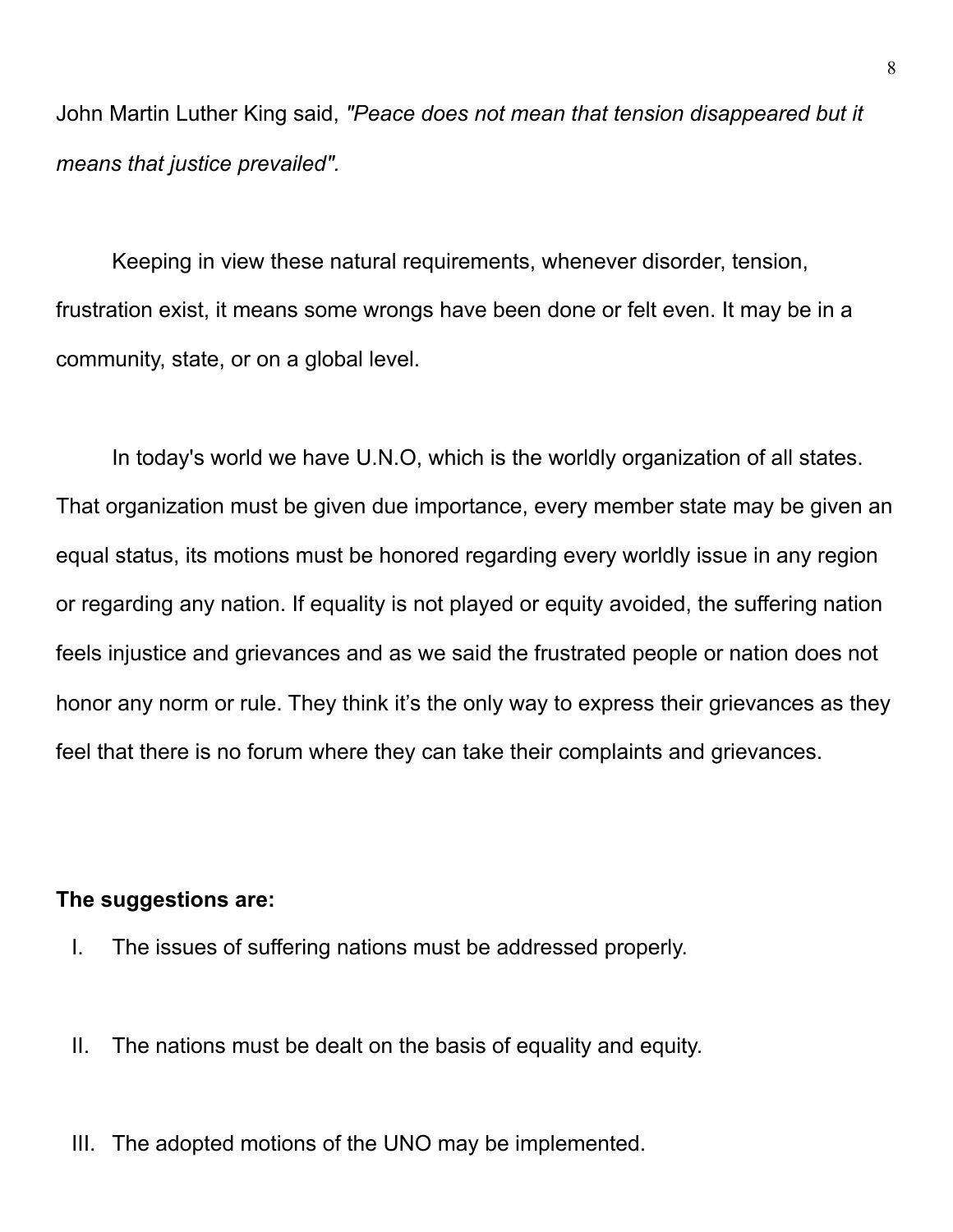- IV. Ground facts must be considered and duly honored.
- V. The poor nations must be helped to the level of their needs and necessities
- VI. Every Global issue must be resolved through dialogue and use of force may be the last resort.
- VII. The sovereignty of every state may be honored to its fullest extent.
- VIII.Every nation must be given the right to implement a system of their own, may be on the basis of their religion or secularism, provided the rights of the individuals are safeguarded and nobody may be harmed on the basis of religion, ethnicity, race, sex, or sect.
- IX. Every citizen may honor and respect the laws of the land they are living in.
- X. UNO must be free in its decision-making.

 In brief the existence of every individual and nation may be safe guarded. Every individual and every state may be treated on the basis of equity and equality. Their freedom and the sovereignty of every state must be honored.